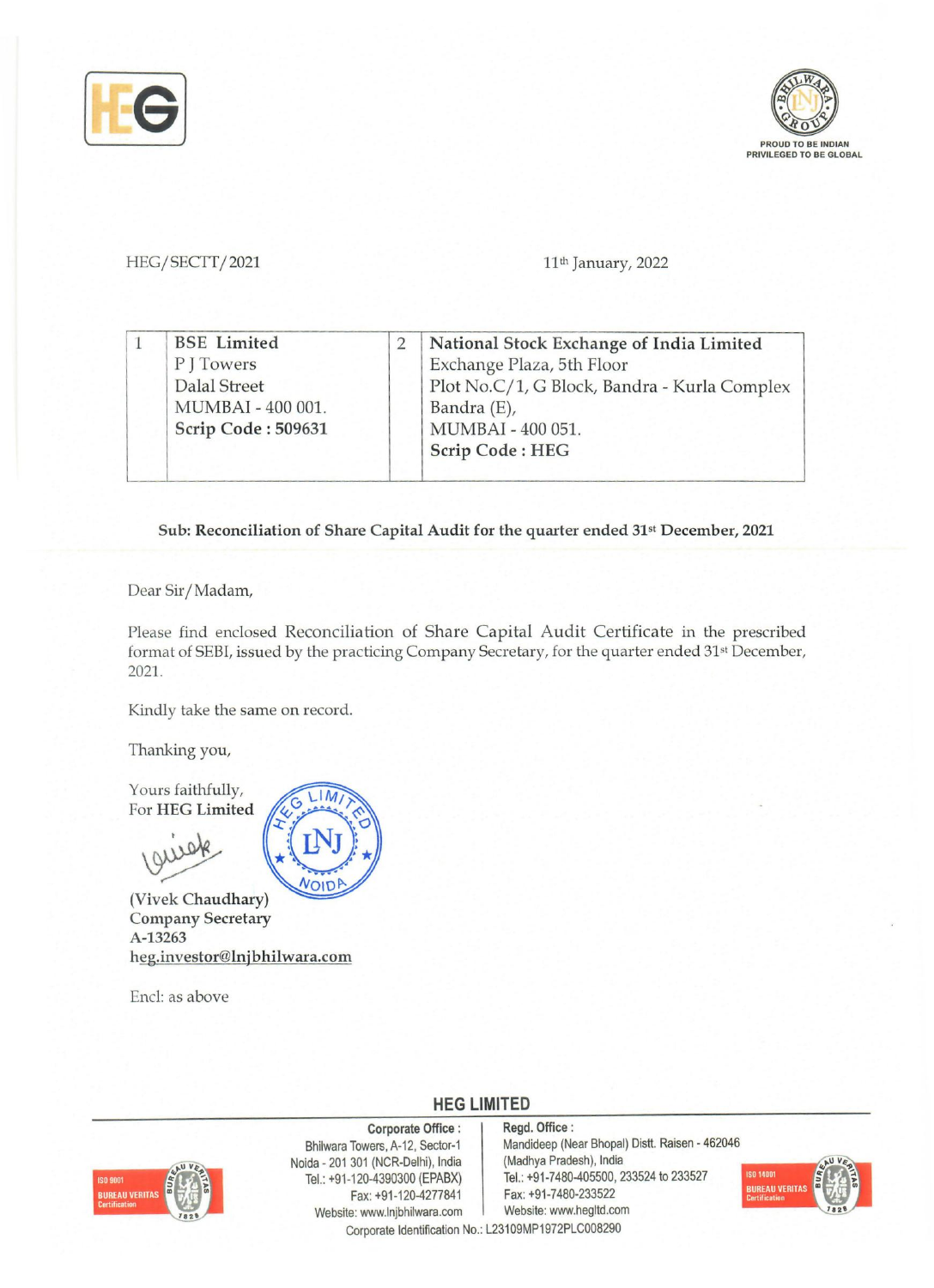**RECONCILIATION OF SHARE CAPITAL AUDIT** 

**COMPANY SECRETARY SCHOOLS ASSOCIATES** 

**GSK &ASSOCIATES** 

|  | 1  | For the Quarter ended                                                                 |                                                                                                                                           |      | 31 <sup>st</sup> December, 2021                              |                                                                            |     |                                 |       |                                 |                                                                 |  |
|--|----|---------------------------------------------------------------------------------------|-------------------------------------------------------------------------------------------------------------------------------------------|------|--------------------------------------------------------------|----------------------------------------------------------------------------|-----|---------------------------------|-------|---------------------------------|-----------------------------------------------------------------|--|
|  | 2  | <b>ISIN</b>                                                                           |                                                                                                                                           |      |                                                              | INE545A01016                                                               |     |                                 |       |                                 |                                                                 |  |
|  | 3  | Face value                                                                            |                                                                                                                                           |      | Rs.10 per share                                              |                                                                            |     |                                 |       |                                 |                                                                 |  |
|  | 4  | Name of the Company                                                                   |                                                                                                                                           |      |                                                              | <b>HEG LIMITED</b><br>(CIN:L23109MP1972PLC008290)                          |     |                                 |       |                                 |                                                                 |  |
|  | 5  | <b>Registered Office Address</b>                                                      |                                                                                                                                           |      |                                                              | Mandideep, (Near Bhopal), Distt. Raisen, M.P- 462046                       |     |                                 |       |                                 |                                                                 |  |
|  | 6  | <b>Correspondence Address</b>                                                         |                                                                                                                                           |      |                                                              | Bhilwara Towers, A-12, Sector -1, Noida-201301                             |     |                                 |       |                                 |                                                                 |  |
|  | 7  | Telephone & Fax No.                                                                   |                                                                                                                                           |      |                                                              | Ph.: +91(0120) 4390300 Fax: +91(0120) 4277841                              |     |                                 |       |                                 |                                                                 |  |
|  | 8  | <b>Email Address</b>                                                                  |                                                                                                                                           |      |                                                              | heg.investor@lnjbhilwara.com                                               |     |                                 |       |                                 |                                                                 |  |
|  | 9  | Name of the Stock Exchanges where the<br>Company's securities are listed              |                                                                                                                                           |      |                                                              | <b>BSE Limited (BSE)</b><br>National Stock Exchange of India Limited (NSE) |     |                                 |       |                                 |                                                                 |  |
|  |    |                                                                                       |                                                                                                                                           |      | Number of Shares                                             |                                                                            |     | % of Total Issued capital       |       |                                 |                                                                 |  |
|  | 10 | <b>Issued Capital</b>                                                                 |                                                                                                                                           |      |                                                              | 3,85,95,506                                                                |     |                                 | 100%  |                                 |                                                                 |  |
|  | 11 | Listed capital (Exchange wise)                                                        |                                                                                                                                           |      |                                                              | 3,85,95,506<br>100%                                                        |     |                                 |       |                                 |                                                                 |  |
|  | 12 |                                                                                       | Held in dematerialized form in CDSL                                                                                                       |      |                                                              | 29,62,722                                                                  |     |                                 | 7.68% |                                 |                                                                 |  |
|  | 13 | Held in dematerialized form in NSDL                                                   |                                                                                                                                           |      |                                                              | 3,52,30,346<br>91.28%                                                      |     |                                 |       |                                 |                                                                 |  |
|  | 14 | Physical                                                                              |                                                                                                                                           |      | 1.04%<br>4,02,438                                            |                                                                            |     |                                 |       |                                 |                                                                 |  |
|  | 15 | Total No. of shares $(12+13+14)$                                                      |                                                                                                                                           |      | 3,85,95,506<br>100%                                          |                                                                            |     |                                 |       |                                 |                                                                 |  |
|  | 16 | Reasons for difference if any, between<br>(10&11), (10&15), (11&15)                   |                                                                                                                                           |      |                                                              | No difference                                                              |     |                                 |       |                                 |                                                                 |  |
|  | 17 | below                                                                                 | Certifying the details of changes in share capital during the quarter under consideration as per Table                                    |      |                                                              |                                                                            |     |                                 |       |                                 |                                                                 |  |
|  |    | Particulars                                                                           | Applied /<br>No. of<br>Not applied<br><b>Shares</b><br>for listing                                                                        |      | Listed on<br><b>Stock</b><br>Exchanges<br>(Specify<br>Names) |                                                                            |     | Whether<br>intimated<br>to CDSL |       | Whether<br>intimated<br>to NSDL | In principal<br>approval<br>pending for<br>SE (Specify<br>Name) |  |
|  |    | No                                                                                    | N.A.                                                                                                                                      | N.A. |                                                              | N.A.                                                                       |     | N.A.                            |       | N.A.                            | N.A.                                                            |  |
|  |    |                                                                                       | *** Rights, Bonus, Preferential Issue, ESOPs, Amalgamation, Conversion, Buyback, Capital Reduction,<br>Forfeiture, Any Other (to specify) |      |                                                              |                                                                            |     |                                 |       |                                 |                                                                 |  |
|  | 18 | Register for Members is updated (yes / No)<br>If not updated upto which date          |                                                                                                                                           |      |                                                              |                                                                            | Yes |                                 |       |                                 |                                                                 |  |
|  | 19 | Reference of Previous quarter with regards to<br>excess dematerialized shares, if any |                                                                                                                                           |      | N.A.                                                         |                                                                            |     |                                 |       |                                 |                                                                 |  |

14 Ratan Mahal, 15/197, Civil Lines, Kanpur-208 001<br>A-409, Somdutt Chamber-I, 5 Bhikaji Cama Place, New Delhi-110066<br>E-mail: cssaket.associates@gmail.com